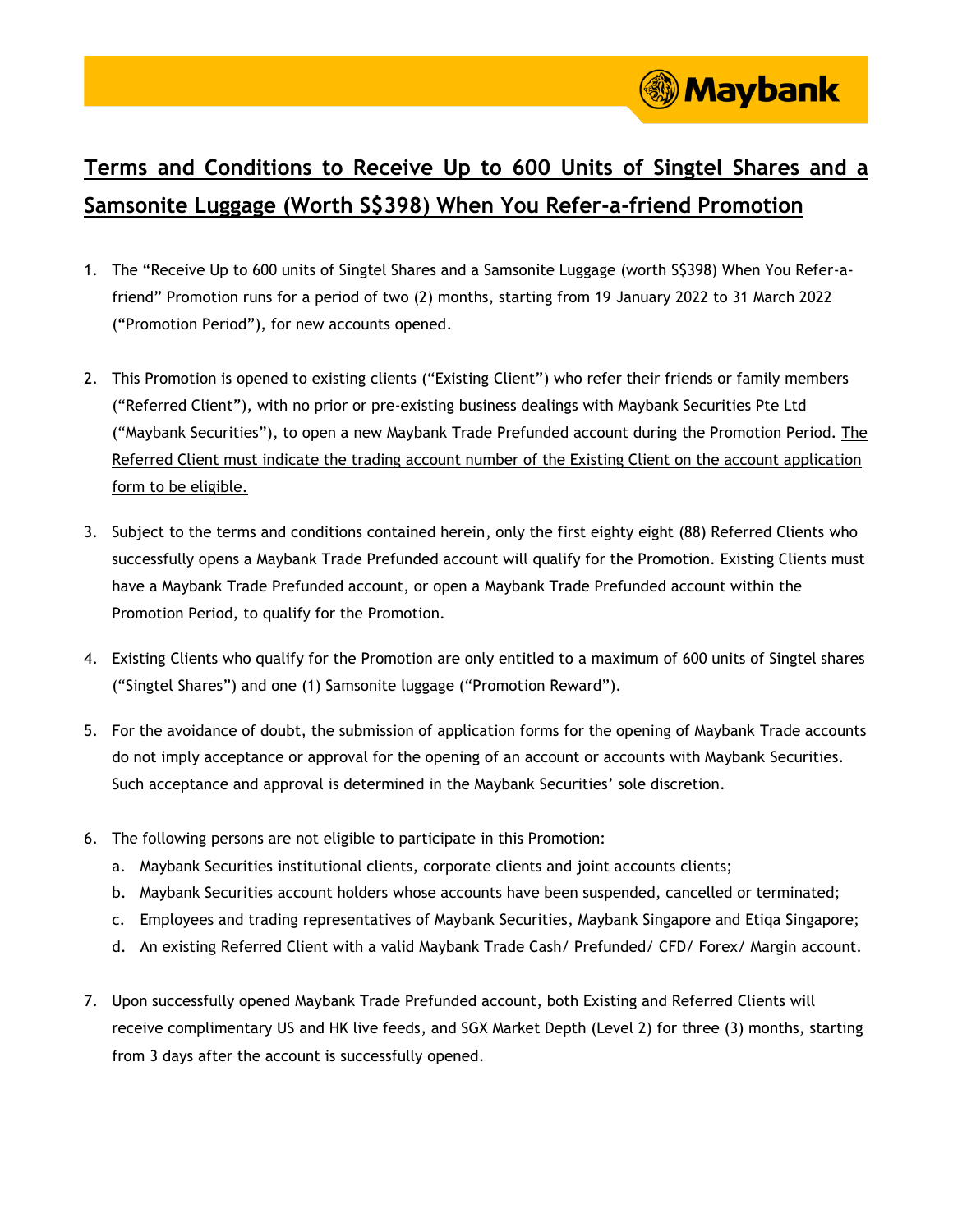8. On top of that, Referred Clients is entitled to a total maximum of 100 units of Singtel shares only, regardless of the number of accounts the Referred Client has successfully opened. For Referred Clients, the shares will be credited once the account is successfully opened.

**Maybank** 

- 9. The complimentary access to US live feeds is subject to the Client having accepted the US Exchange Subscriber Agreement and successful subscription for non-professional users (if they are not yet subscribed to it).
- 10. US live feeds may be redeemed by non-professional subscribers only, as per the NASDAQ OMX Online and NYSE Global Subscriber Agreement.
- 11. Upon the first (1<sup>st</sup>) Referred Client who successfully opens a Maybank Trade Prefunded account, the Existing Client will receive the 1<sup>st</sup> 100 units of Singtel Shares.
- 12. Upon the third (3rd) Referred Client who successfully opens a Maybank Trade Prefunded account, the Existing Client will receive 2<sup>nd</sup> 100 units of Singtel Shares.
- 13. Upon the fifth (5<sup>th</sup>) Referred Client who successfully opens a Maybank Trade Prefunded account, the Existing Client will receive 3<sup>rd</sup> 100 units of Singtel Shares.
- 14. Upon the tenth (10<sup>th</sup>) Referred Client who successfully opens a Maybank Trade Prefunded account, the Existing Client will receive an additional 300 units of Singtel Shares and the Promotion Reward.
- 15. An Existing Client who successfully refers ten (10) Referred Clients is entitled to a total maximum of 600 units of Singtel shares and one (1) Samsonite Luggage worth of S\$398 only, regardless of the number of accounts the Existing Client has successfully referred.
- 16. Maybank Securities reserves the right to replace, exchange, vary or substitute the Promotion Reward at its sole discretion without providing prior notice or reason and without any liability arising therefrom, in any respect, and to any person. No part of this Promotion, including these terms and conditions, may be read as an inducement or representation to any person, whether a Client or otherwise.
- 17. For Existing Clients that successfully referred ten (10) Referred Clients, a redemption letter ("Redemption Letter") will be sent to the Existing Client within two (2) months following the end of the Promotion Period. For all other Existing Clients, the shares will be credited seven (7) days following the end of the Promotion Period.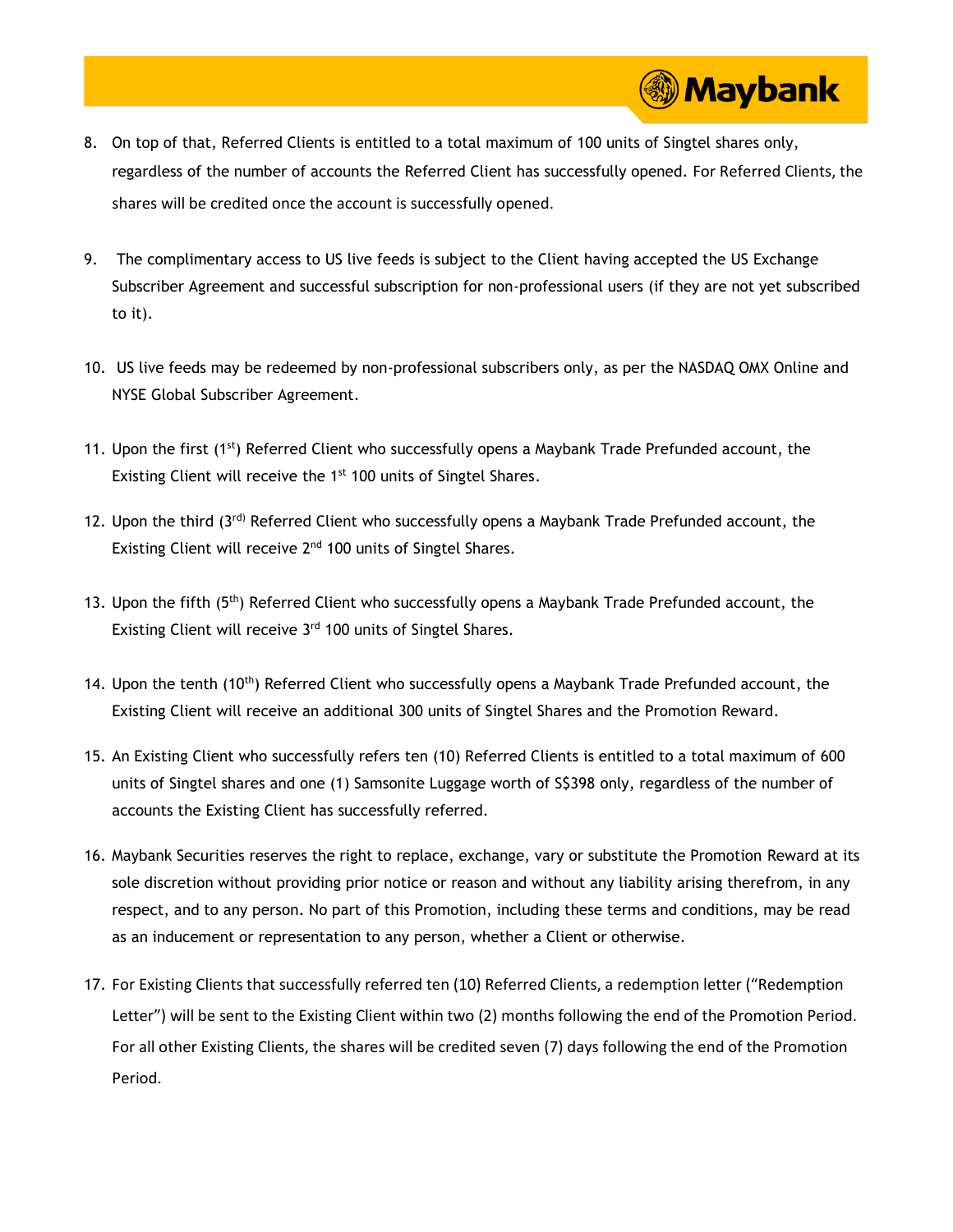18. The Promotion Reward must be claimed from the merchant(s) designated by Maybank Securities ("Merchant(s)") within one (1) month from the date of the Redemption Letter. Any unclaimed Promotion Reward shall be forfeited. Any Client whose Promotion Reward has been forfeited shall not be entitled to any payment or compensation notwithstanding non-receipt of notification. The redemption of the Promotion Reward(s) is subject to such other terms and conditions as may be imposed by the Merchant(s).

**③ Maybank** 

- 19. In the event the Redemption Letter is lost, misplaced, defaced, damaged or stolen, Maybank Securities in its sole and final discretion may provide a replacement Redemption Letter. Where a replacement Redemption Letter is issued, Maybank Securities reserves the right to deduct the value of the Promotion Reward from any of the Eligible Client's Maybank Securities if the original Redemption Letter is used to redeem an additional Promotion Reward.
- 20. Promotion Rewards are not exchangeable or refundable for cash, credit or in kind.
- 21. The image/sample of the Promotion Reward in all marketing collateral is for illustrative purposes only.
- 22. The Promotion Reward(s) are provided "as is". Maybank Securities is not the supplier of the Promotion Reward(s) and any related service(s) and makes no representation or warranty whatsoever as to the availability, quality, merchantability and/or the fitness of purpose of the Promotion Reward(s) and service(s) provided and assumes no liability or responsibility for the acts or defaults of the Merchant or for any non-delivery, non-performance or defects in the Promotion Reward(s). Maybank Securities is not an agent of the merchant. Any dispute over the Promotion Reward(s), product quality and/or services by a Merchant should be resolved directly with the Merchant.
- 23. Maybank Securities, its related corporations, employees and/or independent contractors shall not be liable for any loss, injury, liability, expense or damage whatsoever or howsoever incurred or sustained by any Client and/or any other person by reason of, arising from or in connection with the Promotion and/or the redemption or usage of the Promotion Reward and/or of any service, product or facility of any merchant or any transaction that are processed late, incorrectly or lost due to computer or other electronic breakdown or malfunction or for any other reason.
- 24. Maybank Securities reserves the right to vary, delete or add to any of these terms and conditions from time to time or to withdraw, suspend or terminate this Promotion at any time without notice or liability to any person.
- 25. Maybank Securities' decision on all matters relating to this Promotion shall be final, binding and conclusive on all Clients.